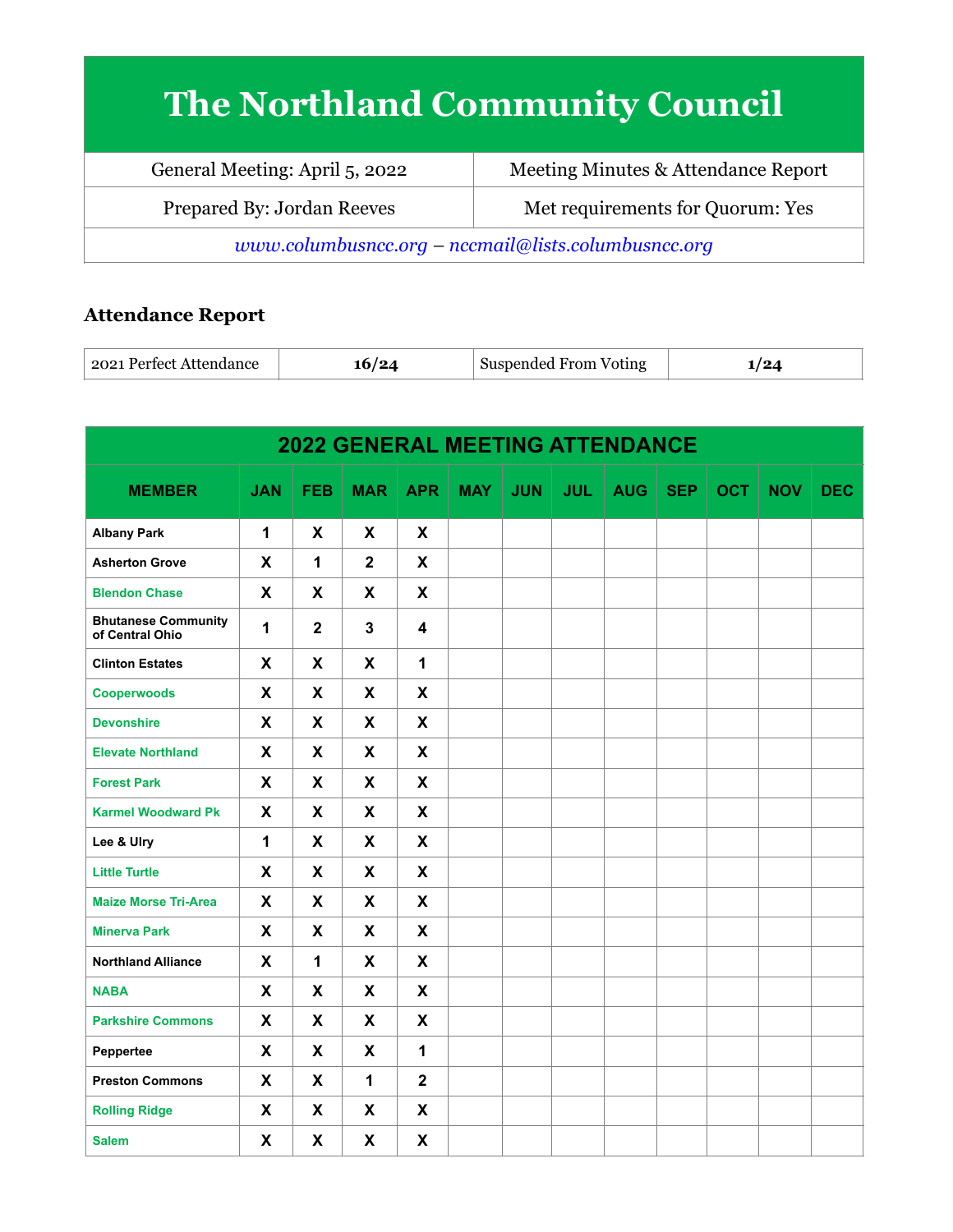| <b>Sharon Woods</b>               |                                                     | χ                             | X | х                                                               | X                               |  |  |                      |                                                                    |                                   |  |  |  |
|-----------------------------------|-----------------------------------------------------|-------------------------------|---|-----------------------------------------------------------------|---------------------------------|--|--|----------------------|--------------------------------------------------------------------|-----------------------------------|--|--|--|
| <b>Strawberry Farms</b>           |                                                     | Х                             | х | х                                                               | X                               |  |  |                      |                                                                    |                                   |  |  |  |
| Westerwood *                      |                                                     | χ                             | х | х                                                               | χ                               |  |  |                      |                                                                    |                                   |  |  |  |
|                                   |                                                     |                               |   |                                                                 |                                 |  |  |                      |                                                                    |                                   |  |  |  |
| * New name for Friendship Village |                                                     |                               |   |                                                                 |                                 |  |  |                      |                                                                    |                                   |  |  |  |
|                                   |                                                     | <b>SUSPENDED &amp; MISSED</b> |   |                                                                 | <b>SUSPENDED &amp; ATTENDED</b> |  |  | <b>GOOD STANDING</b> |                                                                    | NUMBERS DENOTE CONSECUTIVE MISSES |  |  |  |
| <b>KEY</b>                        | <b>SUSPENSION</b><br>(voting privileges forfeiture) |                               |   | A MEMBER IN GREEN HAS PERFECT ATTENDANCE<br><b>FOR THE YEAR</b> |                                 |  |  |                      | A MEMBER IN RED TEXT HAS BEEN NOTIFIED<br>OF EXPULSION ELIGIBILITY |                                   |  |  |  |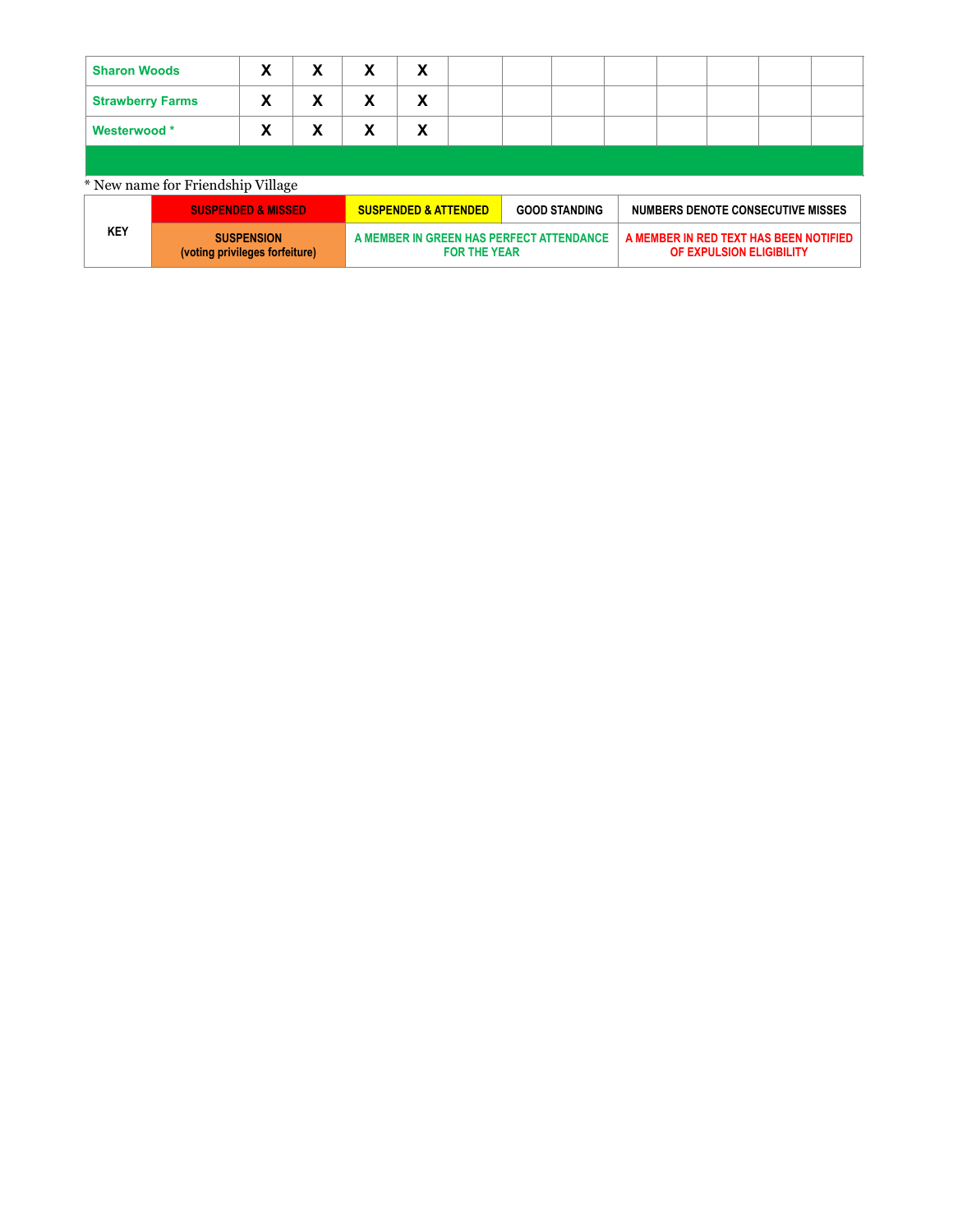## **Meeting Minutes Meeting Called to Order: 7:02**

| <b>Roll Call</b>                                                                                                     | Roll was taken. See above chart for details.<br>$\bullet$                                                                                                                                                                                                                                                                                                                                                                                                                                                                                                                                                                                                                                                                                                                       |  |  |  |  |  |
|----------------------------------------------------------------------------------------------------------------------|---------------------------------------------------------------------------------------------------------------------------------------------------------------------------------------------------------------------------------------------------------------------------------------------------------------------------------------------------------------------------------------------------------------------------------------------------------------------------------------------------------------------------------------------------------------------------------------------------------------------------------------------------------------------------------------------------------------------------------------------------------------------------------|--|--|--|--|--|
| <b>Liaison Reports</b>                                                                                               |                                                                                                                                                                                                                                                                                                                                                                                                                                                                                                                                                                                                                                                                                                                                                                                 |  |  |  |  |  |
| <b>Columbus Fire Department</b><br>Station 24                                                                        | ٠<br>No Report                                                                                                                                                                                                                                                                                                                                                                                                                                                                                                                                                                                                                                                                                                                                                                  |  |  |  |  |  |
| <b>Columbus Police Department</b><br><b>Officer Larry Geis</b><br>Officer Dan Yandrich<br><b>Officer Rodney Reed</b> | ٠<br>Auto thefts, thefts from motor vehicles, are high right now,<br>Lock your cars, don't leave anything in your car and make<br>sure your outside lights are on.<br>$\bullet$<br>Catalytic converters thefts is down right now but tends to go<br>up in the spring and fall.                                                                                                                                                                                                                                                                                                                                                                                                                                                                                                  |  |  |  |  |  |
| <b>City Attorney's Office</b><br>Sarah Pomeroy<br>614-645-8619<br>scpomeroy@columbus.gov                             | ٠<br>Hotel objection hearings have now started. The boards are<br>now formed and they have started hearing cases<br>$\bullet$<br>The Super 8 objection hearing has been scheduled and is<br>planning on selling the hotel<br>The Norwood Hotel will be closed for a chunk of time.<br>$\bullet$<br>There was a shooting at the Podunk bar and they have sent<br>$\bullet$<br>a nuisance letter and have reached out to the property<br>owner                                                                                                                                                                                                                                                                                                                                    |  |  |  |  |  |
| <b>FACT &amp; Consider Biking</b><br>David Roseman -<br>VP@friendsofalumcreek.org                                    | ٠<br>April is Earth month!<br>$\bullet$<br>May is Bike month!                                                                                                                                                                                                                                                                                                                                                                                                                                                                                                                                                                                                                                                                                                                   |  |  |  |  |  |
| <b>Columbus Public Library Liaison</b><br>Keith Hanson (Karl Road Branch Manager)<br>columbuslibrary.org             | $\bullet$<br>This week is national library week and all Columbus<br>library's are participating in a checkout challenge and each<br>time you checkout anything, you are entered to win a \$100<br>Kroger gift card and a 4 pack of Columbus Blue Jacket<br>tickets<br>$\bullet$<br>HEAP (Home Energy Assistance Program) will be at the<br>Karl Rd library Mondays 9-5. You do have to call ahead to<br>schedule a meeting.<br>$\bullet$<br>Neighborhood social work will also be at the library on the<br>2 and 4 Tuesdays from 9-5.<br>We encourage you to look at the website<br>٠<br>(columbuslibrary.org) to look for other events in the future<br>or other past archived activities<br>Goodwill will be at the library for business development<br>٠<br>classes April 22 |  |  |  |  |  |
| <b>Northland Area Business Association</b><br>Dave Cooper                                                            | Three different documents distributed during the meeting<br>٠<br>and via email.<br>٠<br>You can bring your old, beaten down flags to the VFW or<br>American Legion post in Westerville.<br>$\bullet$<br>Monday from 5:30-7:30 there will be a business after hours<br>at Sheetz on Dublin Granville Rd                                                                                                                                                                                                                                                                                                                                                                                                                                                                          |  |  |  |  |  |
| <b>City of Columbus Community Liaison</b><br>Alfred Akainyah - aaakainyah@columbus.gov                               | $\bullet$<br>No Report                                                                                                                                                                                                                                                                                                                                                                                                                                                                                                                                                                                                                                                                                                                                                          |  |  |  |  |  |
| <b>Columbus Community Engagement</b><br>Sandra R. López - srlopez@columbus.gov                                       | $\bullet$<br>July 13 at 6:00 pm is the Northside community meeting. It<br>will be at the Karl Rd library.<br>$\bullet$<br>Council member Nick Bankston & Council members<br>Lourdes Barroso de Padilla both introduced themselves.<br>$\bullet$<br>Kevin Jones (Council member Bankston's office)<br>keljones@columbus.gov, Lourdes Barroso de Padilla<br>lbarrosodepadilla@columbus.gov, Amaris Lemus (Council<br>member Lourdes Barroso de Padilla)<br>aslemus@columbus.gov.                                                                                                                                                                                                                                                                                                  |  |  |  |  |  |
| <b>Selected Discussions</b>                                                                                          |                                                                                                                                                                                                                                                                                                                                                                                                                                                                                                                                                                                                                                                                                                                                                                                 |  |  |  |  |  |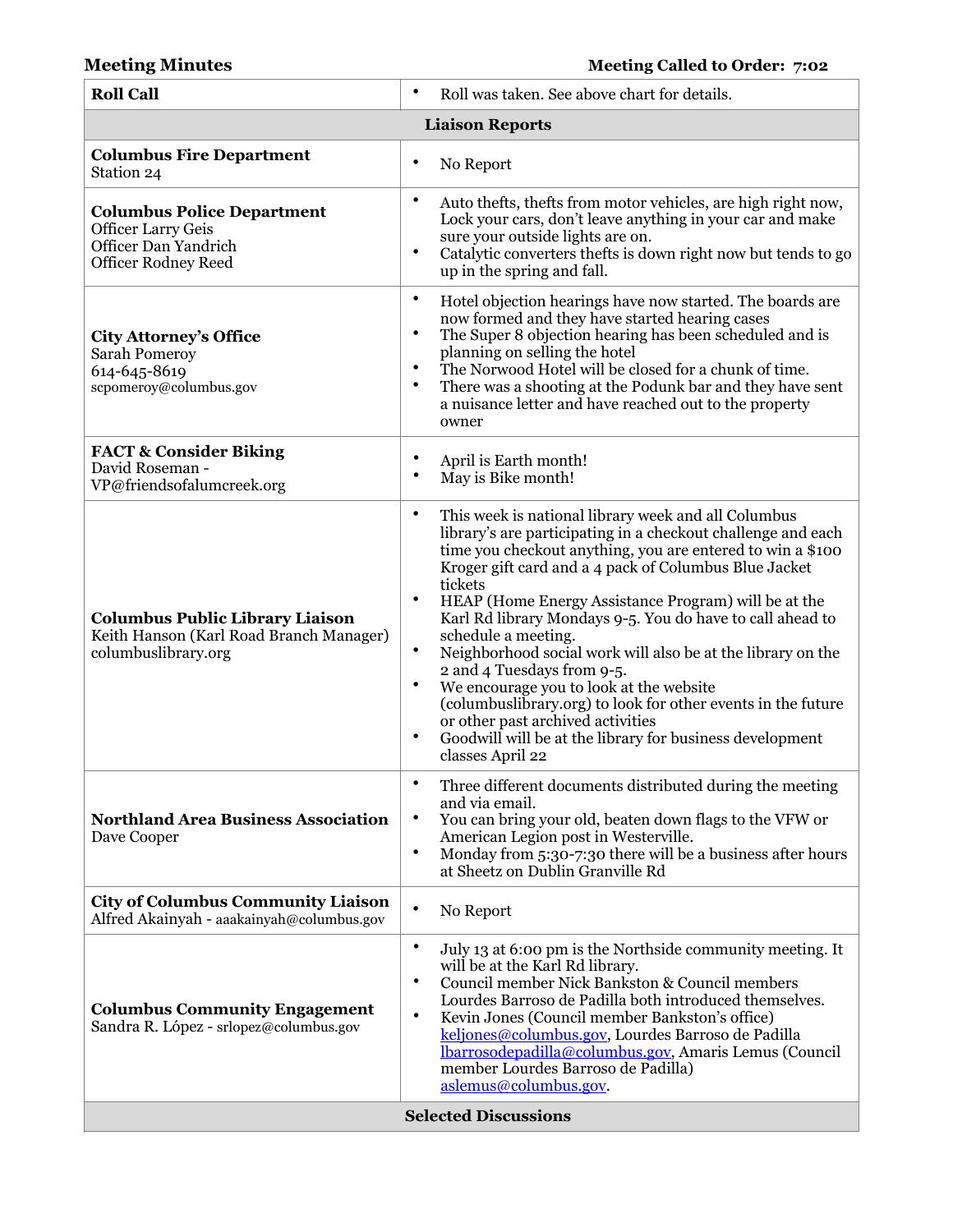| <b>Napoleon Bell</b><br>Director of Equity and Inclusion<br>Franklin County Sheriffs Office<br>$(614)$ 525-5006 | ٠<br>The office of Equity and Inclusion is trying to change the<br>culture of the Sheriff's office and help others understand<br>each other. The goal is to have a diversity in many ways so<br>that we can share our stories with each other in turn<br>understanding the people that they protect. They are also<br>trying to make sure that the officers and the new officers<br>that they are hiring feel like they belong. Another goal is to<br>build trust between the law enforcement and the<br>community.<br>$\bullet$<br>The new corrections center is opening in the next few<br>months.<br>$\bullet$<br>Crime stoppers is available and truly anonymous. They are<br>working to have more engagement in having people report<br>crimes from littering through homicides<br>$\bullet$<br>The YouTube channel What's my Story is a channel that<br>shares peoples stories and if you want to be a participant<br>you can email him at whatsmystory2021@gmail.com<br>He feels that people should have training before caring a<br>$\bullet$<br>weapon.<br>$\bullet$<br>There will be more public learning experiences coming up<br>in the future for the public to learn more about law<br>enforcement.<br>$\bullet$<br>They are doing work to bridge cultural gaps who people<br>who are not originally from the United States. |
|-----------------------------------------------------------------------------------------------------------------|--------------------------------------------------------------------------------------------------------------------------------------------------------------------------------------------------------------------------------------------------------------------------------------------------------------------------------------------------------------------------------------------------------------------------------------------------------------------------------------------------------------------------------------------------------------------------------------------------------------------------------------------------------------------------------------------------------------------------------------------------------------------------------------------------------------------------------------------------------------------------------------------------------------------------------------------------------------------------------------------------------------------------------------------------------------------------------------------------------------------------------------------------------------------------------------------------------------------------------------------------------------------------------------------------------------------------------------------|
| <b>Banquet Committee</b><br>Alicia Ward, Chair                                                                  | $\bullet$<br>You can purchase tickets to the banquet on the banquet<br>page of our website (nccbanquet.ticketleap.com/2022)<br>You are able to fill out form that is mailed out if you would<br>$\bullet$<br>like to pay by check. There will also be an RSVP form on the<br>website in the coming days<br>$\bullet$<br>The banquet is April 28 at the Villa Milano                                                                                                                                                                                                                                                                                                                                                                                                                                                                                                                                                                                                                                                                                                                                                                                                                                                                                                                                                                        |
| <b>Independence Day Parade Committee</b><br>Web site is northlandparade.org<br>chair@northlandparade.org        | $\bullet$<br>It is scheduled to take place on Monday July 4<br>$\bullet$<br>On the 3rd Saturday of every month, parade meetings are<br>held at the Karl Rd library                                                                                                                                                                                                                                                                                                                                                                                                                                                                                                                                                                                                                                                                                                                                                                                                                                                                                                                                                                                                                                                                                                                                                                         |
| <b>Development Committee</b><br>Dave Paul, Chair                                                                | ٠<br>Bill Logan has now been promoted to Co-Chair<br>$\bullet$<br>Report distributed during meeting                                                                                                                                                                                                                                                                                                                                                                                                                                                                                                                                                                                                                                                                                                                                                                                                                                                                                                                                                                                                                                                                                                                                                                                                                                        |
| <b>Graphics and Code Task Force</b><br><b>Bill Logan</b>                                                        | $\bullet$<br>Report distributed during meeting                                                                                                                                                                                                                                                                                                                                                                                                                                                                                                                                                                                                                                                                                                                                                                                                                                                                                                                                                                                                                                                                                                                                                                                                                                                                                             |
|                                                                                                                 | <b>NCC Officer Reports</b>                                                                                                                                                                                                                                                                                                                                                                                                                                                                                                                                                                                                                                                                                                                                                                                                                                                                                                                                                                                                                                                                                                                                                                                                                                                                                                                 |
| <b>Treasurer</b><br>Roger Davidson                                                                              | $\bullet$<br>9 dues paid, 29 tickets purchased for the banquet<br>Motion to change the bank that we bank with. Forest Park<br>$\bullet$<br>made the motion Salem seconded                                                                                                                                                                                                                                                                                                                                                                                                                                                                                                                                                                                                                                                                                                                                                                                                                                                                                                                                                                                                                                                                                                                                                                  |
| <b>Secretary</b><br><b>Jordan Reeves</b>                                                                        | $\bullet$<br>Motion to accept January-March 2022 meeting minutes.<br>Salem made the motion and Forest Park seconded motion<br>was passed.                                                                                                                                                                                                                                                                                                                                                                                                                                                                                                                                                                                                                                                                                                                                                                                                                                                                                                                                                                                                                                                                                                                                                                                                  |
| <b>Vice President</b><br>Pat Hamel                                                                              | $\bullet$<br>She attended a good neighbors meeting and the people who<br>run the permanent supportive housing cite at 1111<br>Mediterranean Rd is full and in in full operation.<br>The 1289 Morse Rd quarantine facility is now closed<br>٠<br>$\bullet$<br>888 Dublin Granville Rd has been bought by a private<br>developer and will be used as a permeant supportive<br>housing facility. The first 30 units should be open by the<br>end of April but will probably take a year to be fully open.                                                                                                                                                                                                                                                                                                                                                                                                                                                                                                                                                                                                                                                                                                                                                                                                                                     |